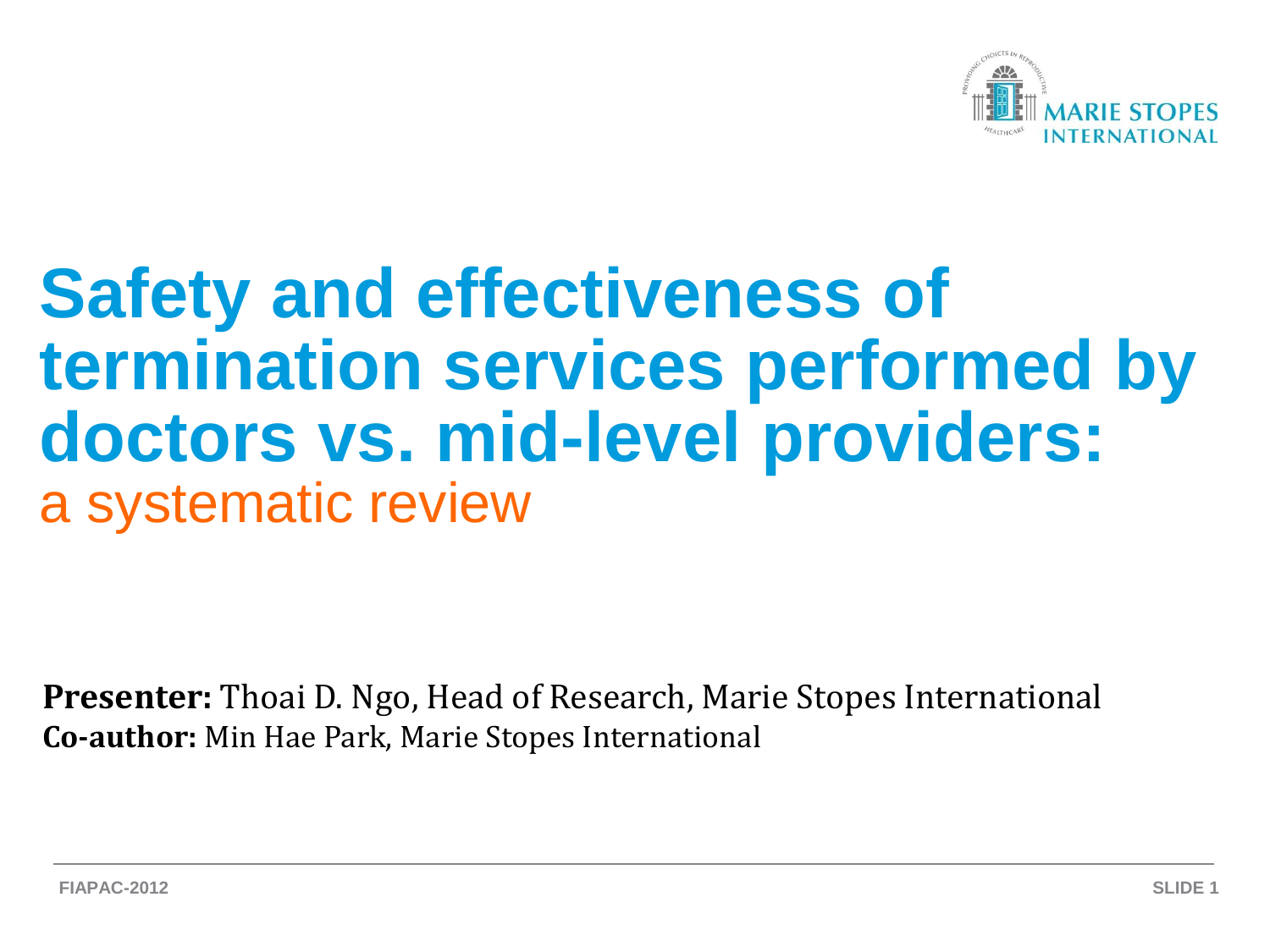

DOI: 10.1111/j.1471-0528.2012.03464.x www.bjog.org

**Systematic review** 

## Who can provide effective and safe termination of pregnancy care? A systematic review\*

#### R-M Renner,<sup>a</sup> D Brahmi,<sup>b</sup> N Kapp<sup>c</sup>

<sup>a</sup> Department of Obstetrics and Gynaecology, Oregon Health & Science University, Portland, OR, USA <sup>b</sup> Ipas, Chapel Hill, NC, USA <sup>c</sup> UNDP/ UNFPA/WHO/World Bank Special Programme of Research, Development and Research Training in Human Reproduction (HRP), World Health Organization, Geneva, Switzerland

Correspondence: Dr N Kapp, Development and Research Training in Human Reproduction (HRP), World Health Organization, 20 Avenue Appia, 1211 Geneva 27, Switzerland. Email kappn@who.int

Accepted 18 June 2012. Published Online 20 August 2012.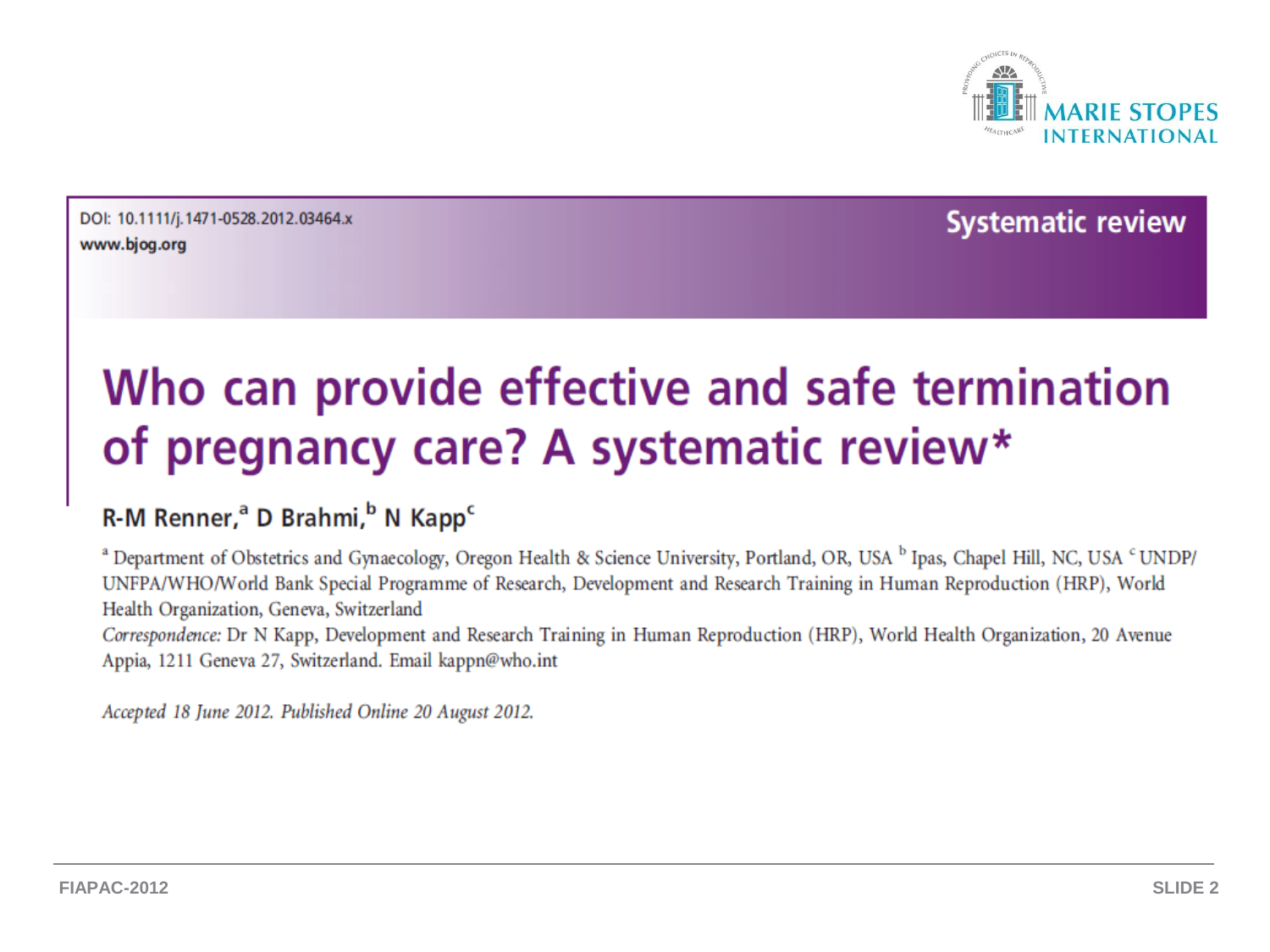## **Outline**



- Background & rationale
- Objective & outcomes
- **Methods**
- **Results**
- **Summary**

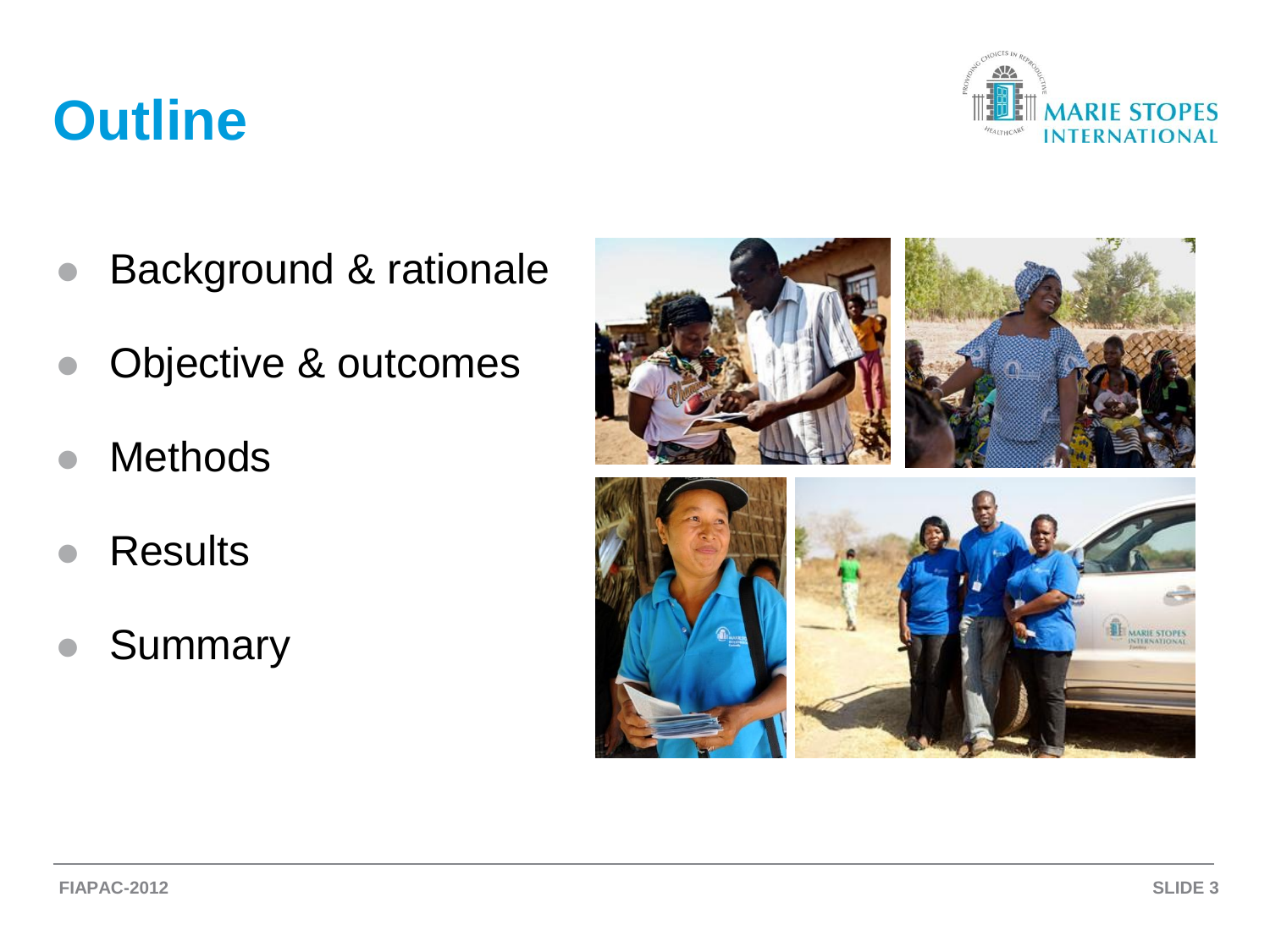## **Unsafe abortion-related deaths per 100,000 live births, 2008**





and associated mortality in 2008. Sixth Edition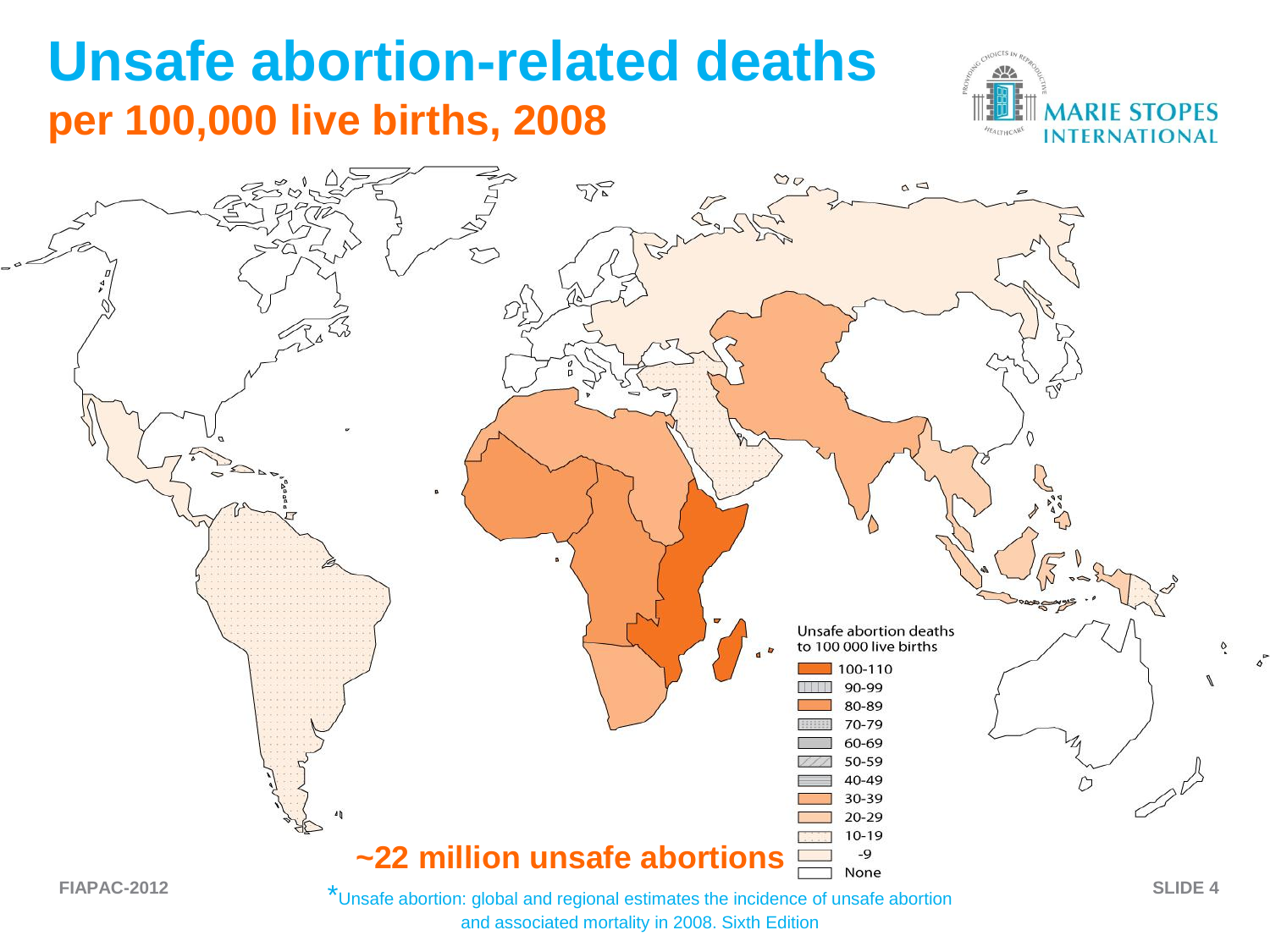# **Distribution of health service providers [doctors, nurses & midwives]**





**FIAPAC– 2012**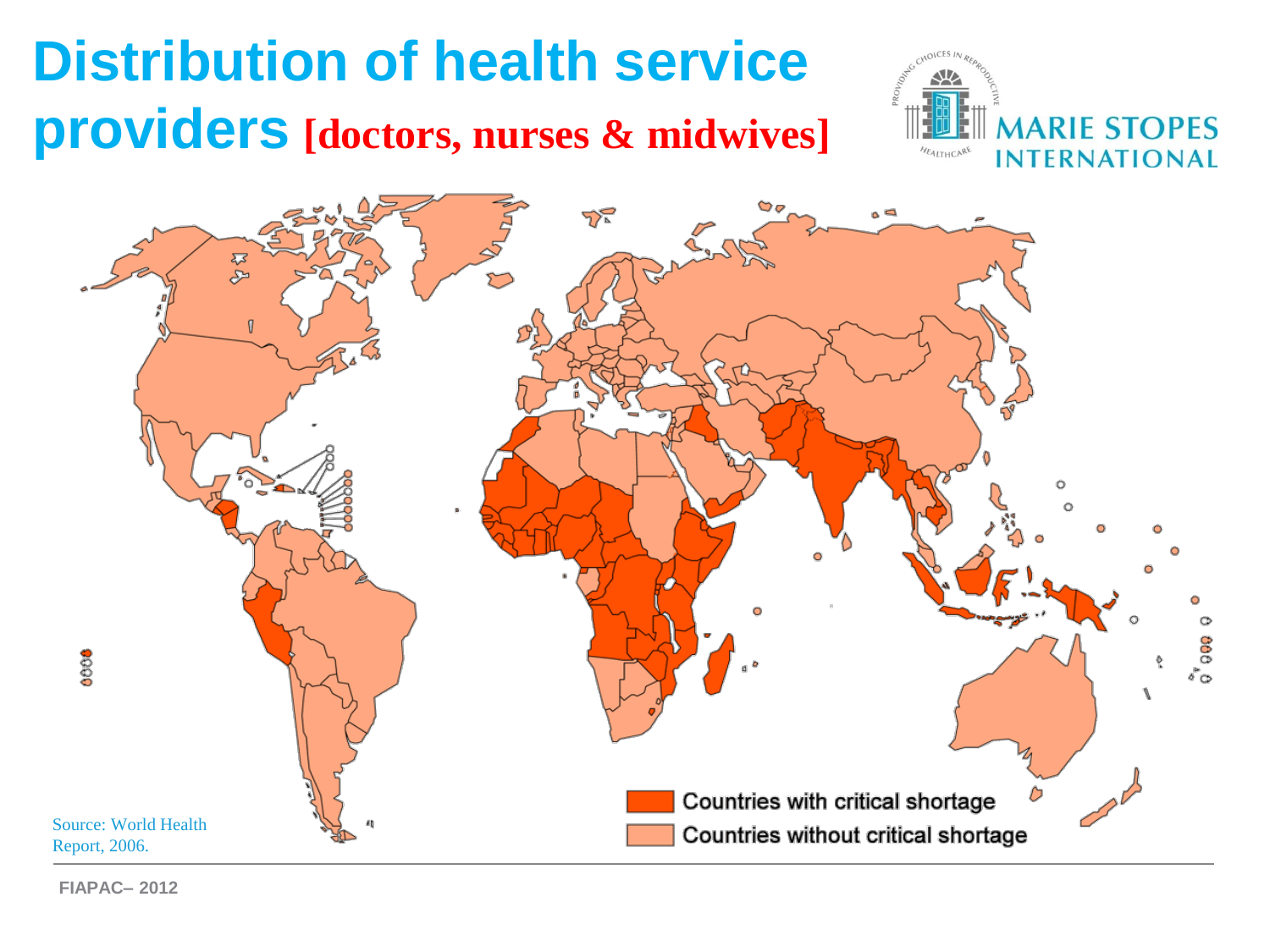## **Who are mid-level providers?**



- **WHO:** a range of non-physician clinicians trained to provide basic clinical procedures related to reproductive health:
	- bimanual pelvic examination to determine age of pregnancy and positioning of the uterus;
	- transcervical procedures;
	- can be trained to provide safe abortion care.

#### • **Mid-level providers:**

- Non physician clinicians
- **Midwives**
- Nurses
- Auxiliary nurses/midwives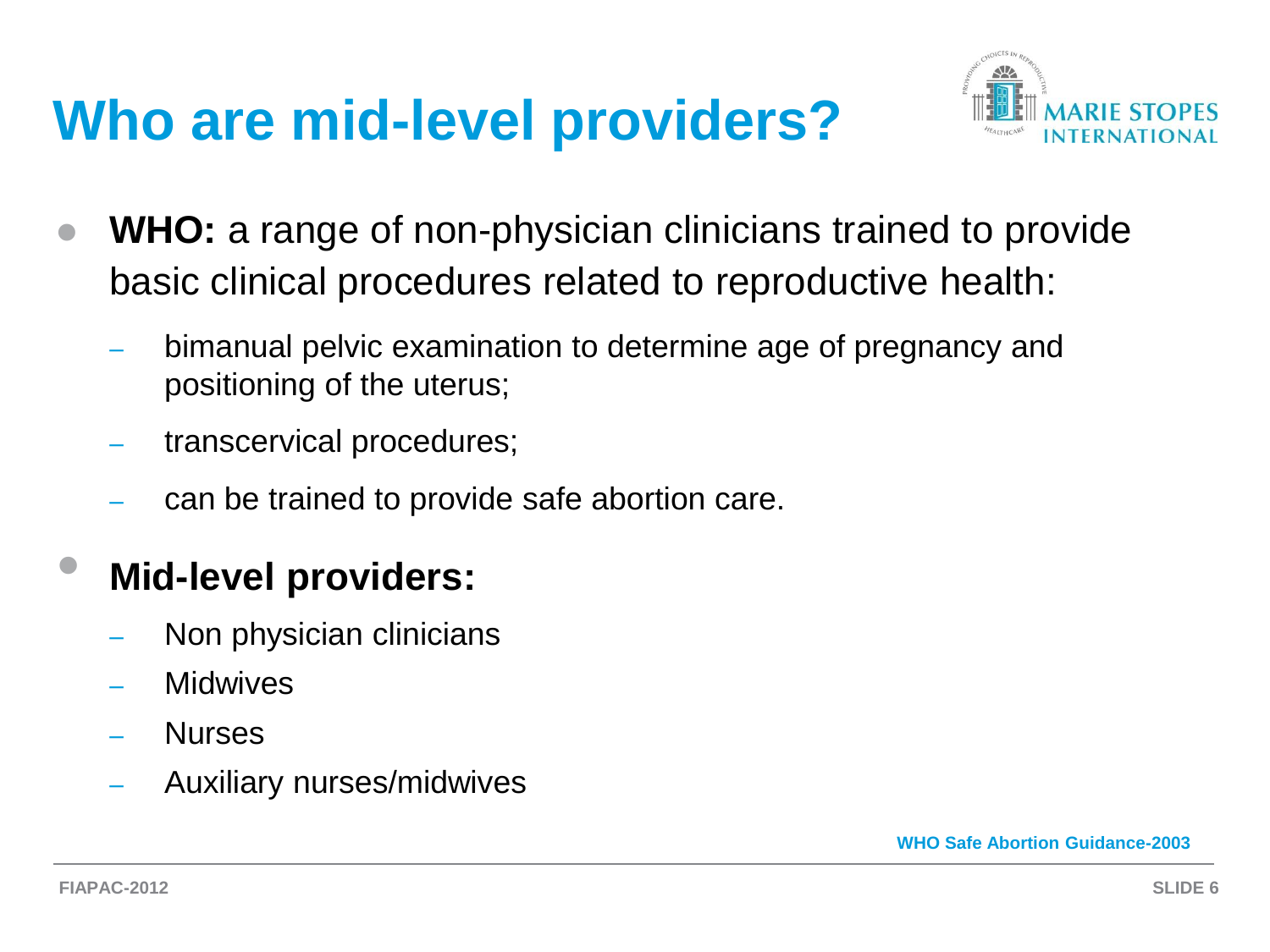

- **Rational use of resources** 
	- Affordability based on shorter education and training, and lower remuneration compared with physicians
- **Some women may prefer choice of provider & methods**
- **Technologies have evolved to become safer and less complicated**
	- MVA simplifies uterine evacuation
	- MA does not require surgical skills
- **Already a reality in some contexts** 
	- Vietnam (1945); Bangladesh (1979)
- **May improve safe access**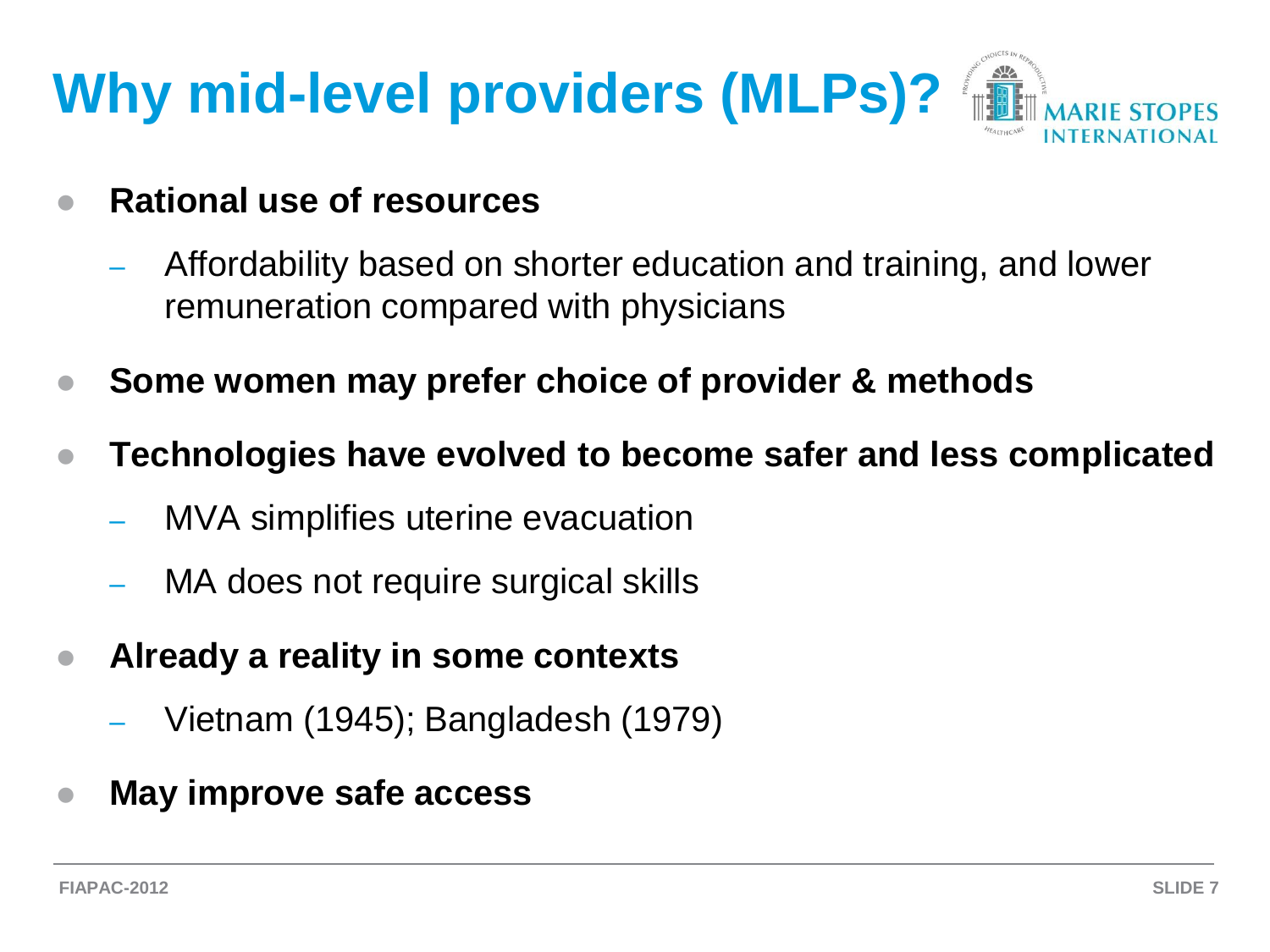## **Where MLPs are authorized to provide abortion-related care**



- **Bangladesh**
- **Cambodia**
- **Ethiopia**
- **Ghana**
- **Mozambique**
- **Nepal**
- **South Africa**
- United States (some states)
- Vietnam
- Zambia

#### **Abortion care Post-abortion care**

- Botswana
- Burkina Faso
- Cambodia
- Ethiopia
- Ghana
- Kenya
- Mozambique
- Nepal
- Nigeria
- Senegal
- South Africa
- Tanzania
- Uganda
- Zambia
- Zimbabwe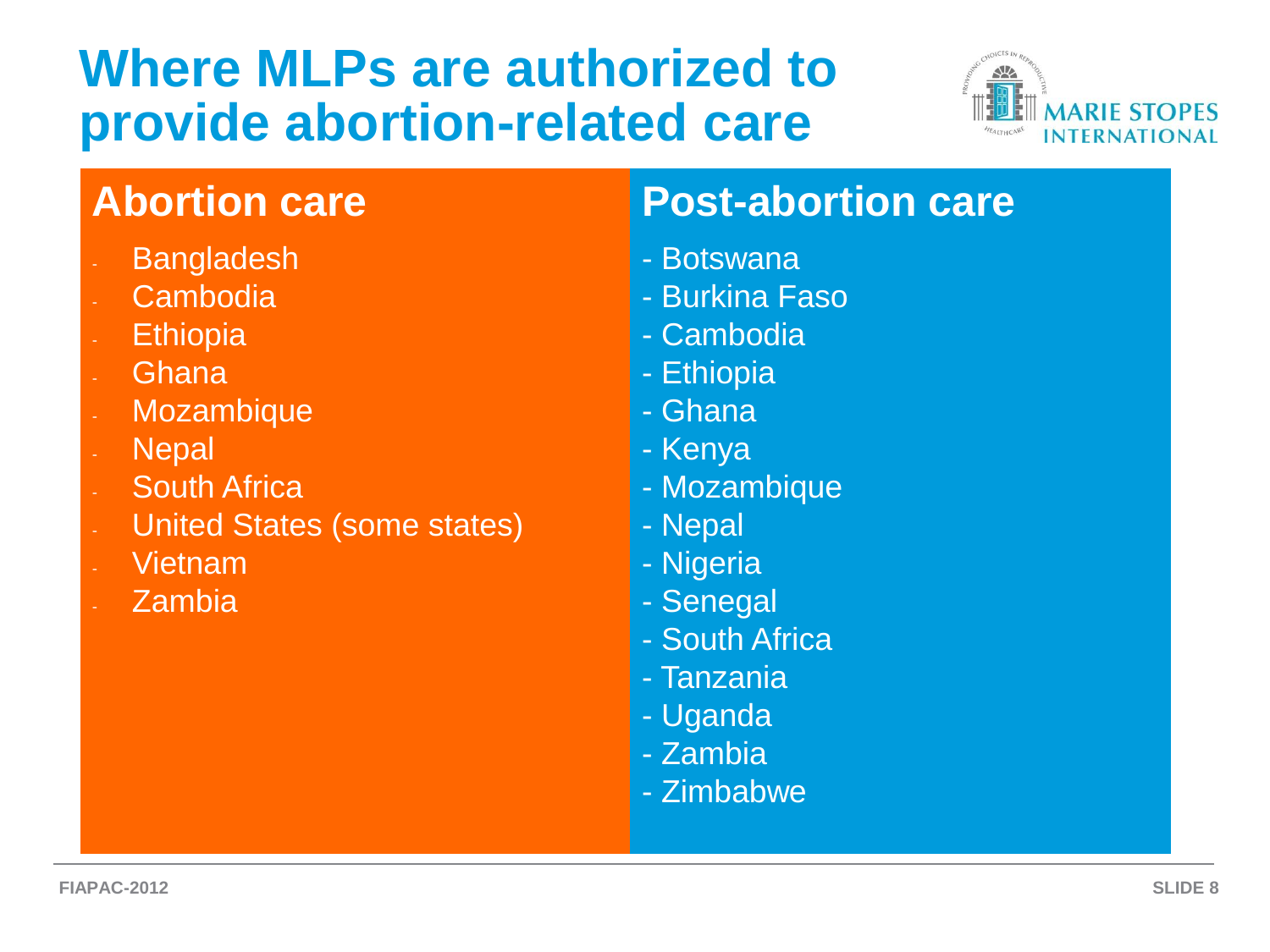# **Challenges to mid-level provision**



- Range of entry requirements & durations of training for MLP varied
- Quality of training is dependent on quality of facilities, faculty, opportunities for clinical practice
- Regulation and licensing of MLP often weak
- Resistance from physicians to MLPs providing abortion services
	- 12% of OB/GYN support MLPs in Nepal\* to prescribe MA
	- 43% of US medical students support MLPs\*\*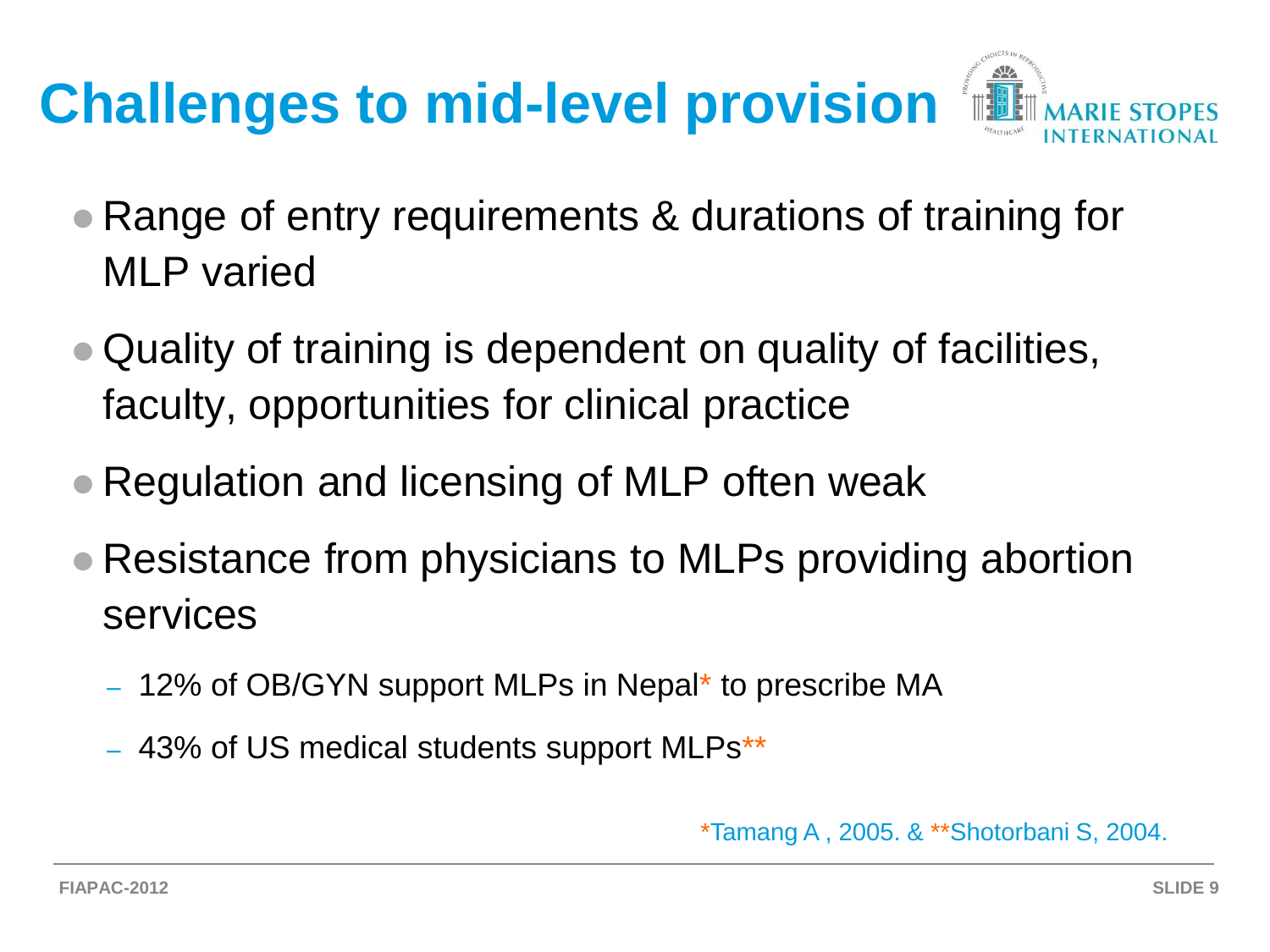# **Objective & outcomes**



### **Objective:**

– To compare the effectiveness and safety of abortion provided by midlevel healthcare providers compared to doctors

#### **Primary outcomes:**

- 1. incomplete or failed abortion; &
- 2. measures of safety (adverse events and complications)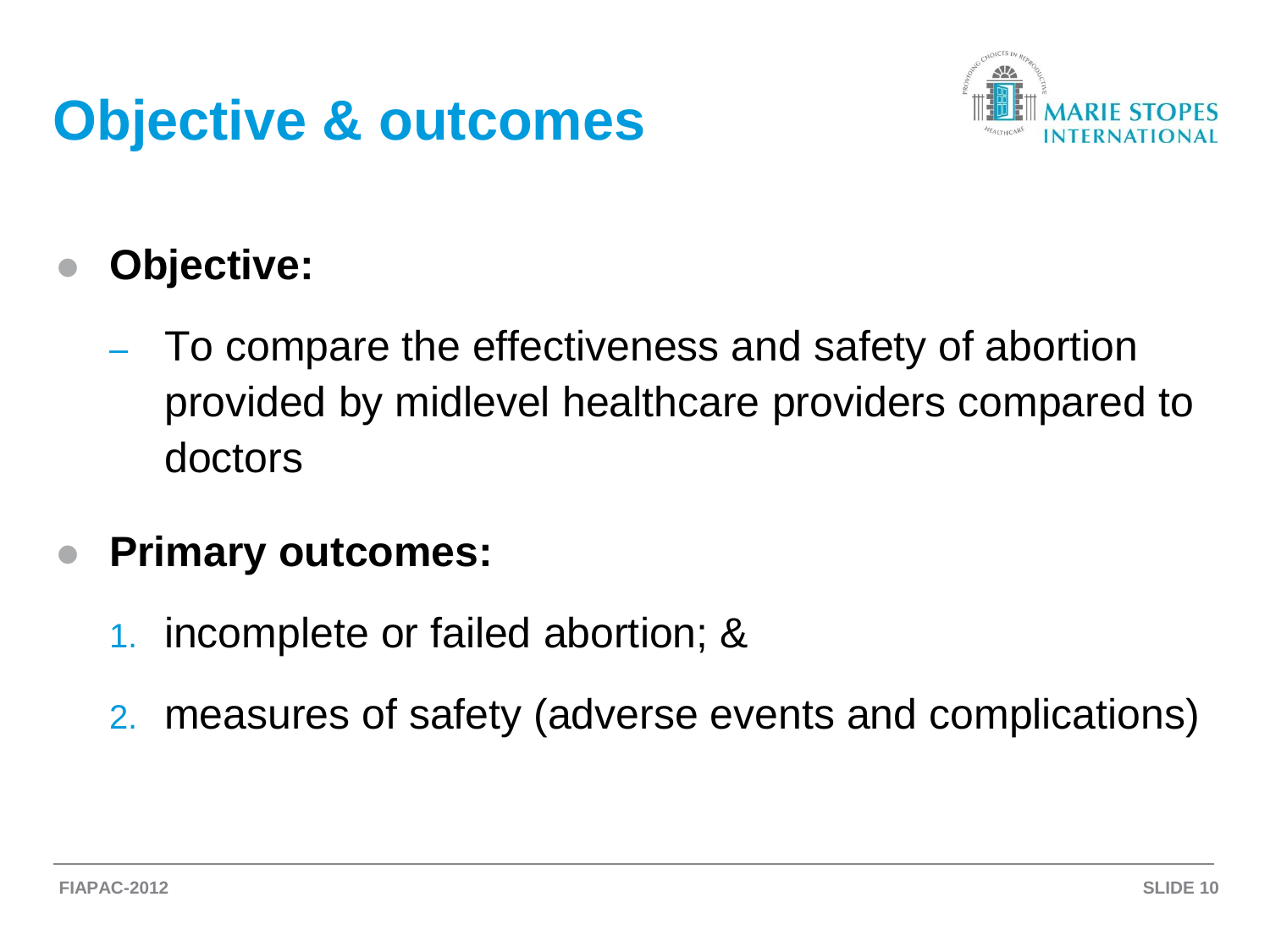## **Methods: systematic review**



- Inclusion of trials and comparison studies:
	- comparing abortion procedures administered by midlevel providers and doctors.
- Searched the Cochrane Central Register of Controlled Trials, EMBASE, MEDLINE and Popline.
- Studies were assessed for their quality.
- Odds ratios and their 95% confidence intervals (CIs) were calculated for each study.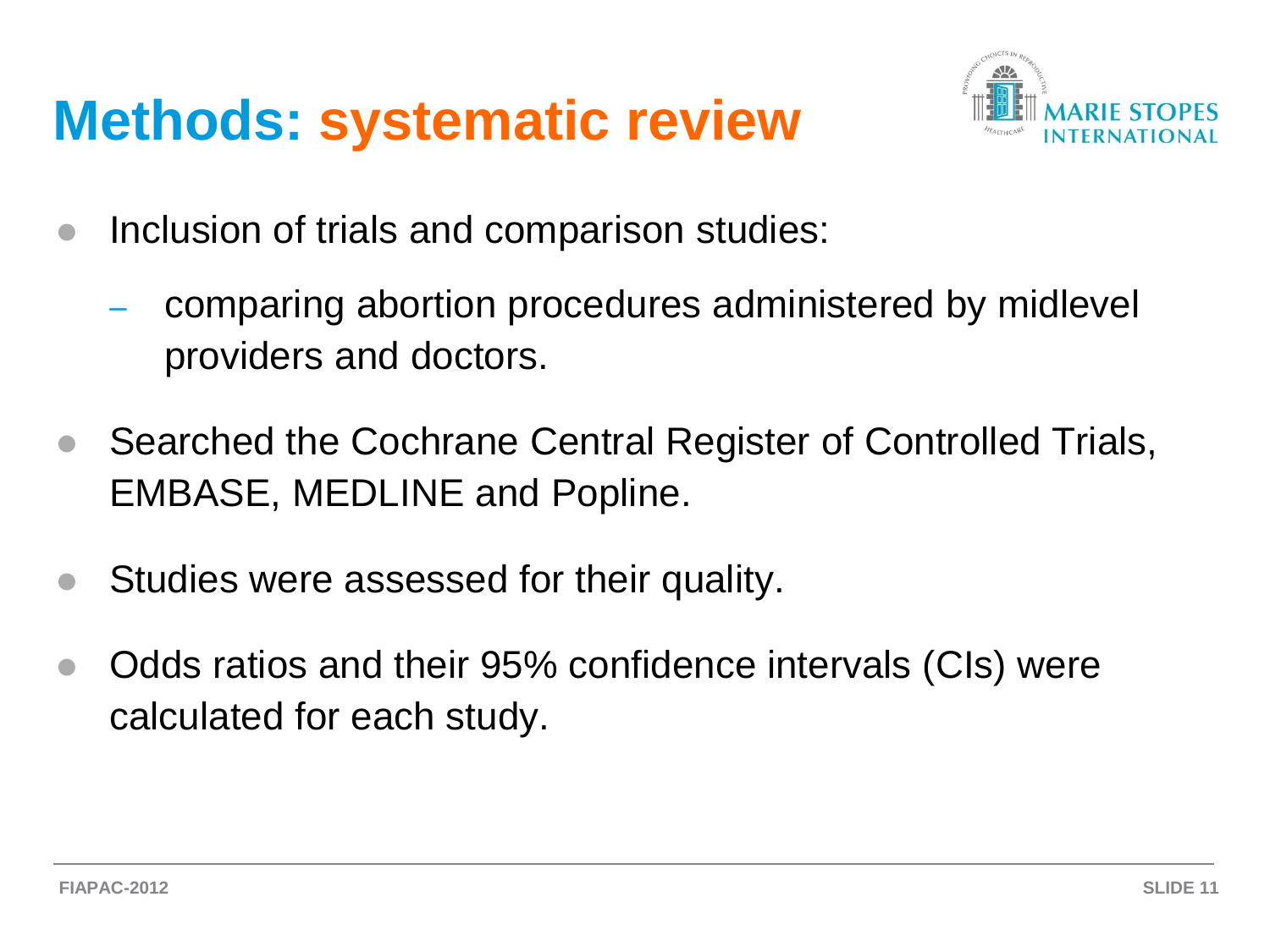# **Results: included studies**



- **5 studies with 8,908 women** (2 RCTs & 3 prospective cohort studies)
- **Comparison 1: Surgical termination**
	- 1 RCT in Vietnam & South Africa (n=2,894); & 3 prospective cohort studies in India and USA (n=4,910)
	- Gestation age: up to 15 weeks
	- MVA, uterine evac./suction curettage
	- **MLPs:** midwives, physician assistants
- **Comparison 2: Medical termination**
	- 1 RCT in Nepal (n=1,104)
	- Gestation age: up to 9 weeks
	- Mifepristone 200mg + misoprostol 800 micro-g
	- **MLPs:** staff nurses, auxiliary midwives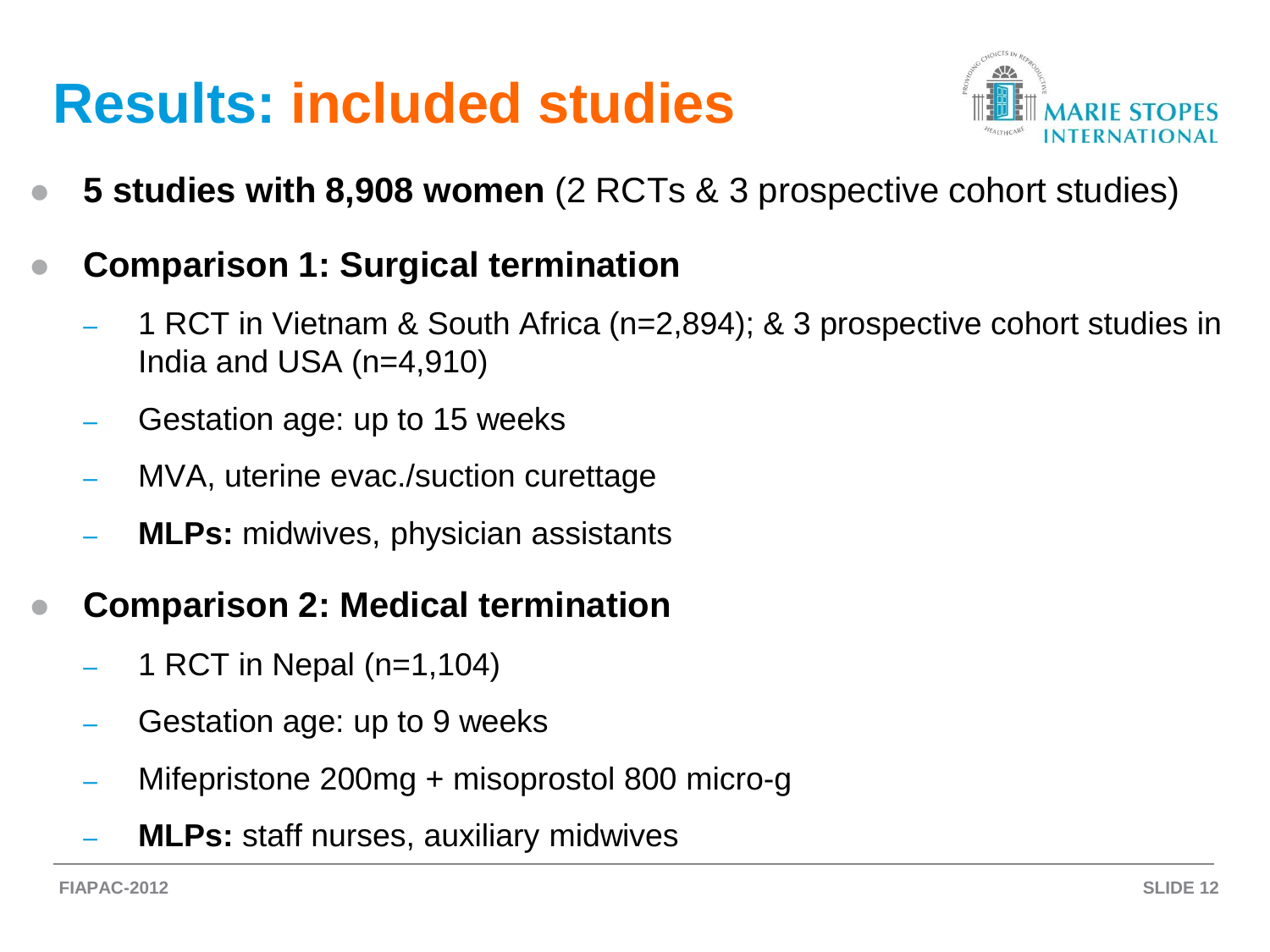## **Surgical abortion: overall complications**





Test for subgroup differences: Chi<sup>2</sup> = 0.60, df = 1 ( $P$  = 0.44),  $P$  = 0%

#### **No statistically significant difference in efficacy and safety**

**FIAPAC-2012 SLIDE 13** R-M Renner, D Brahmi, N Kapp; BJOG 2012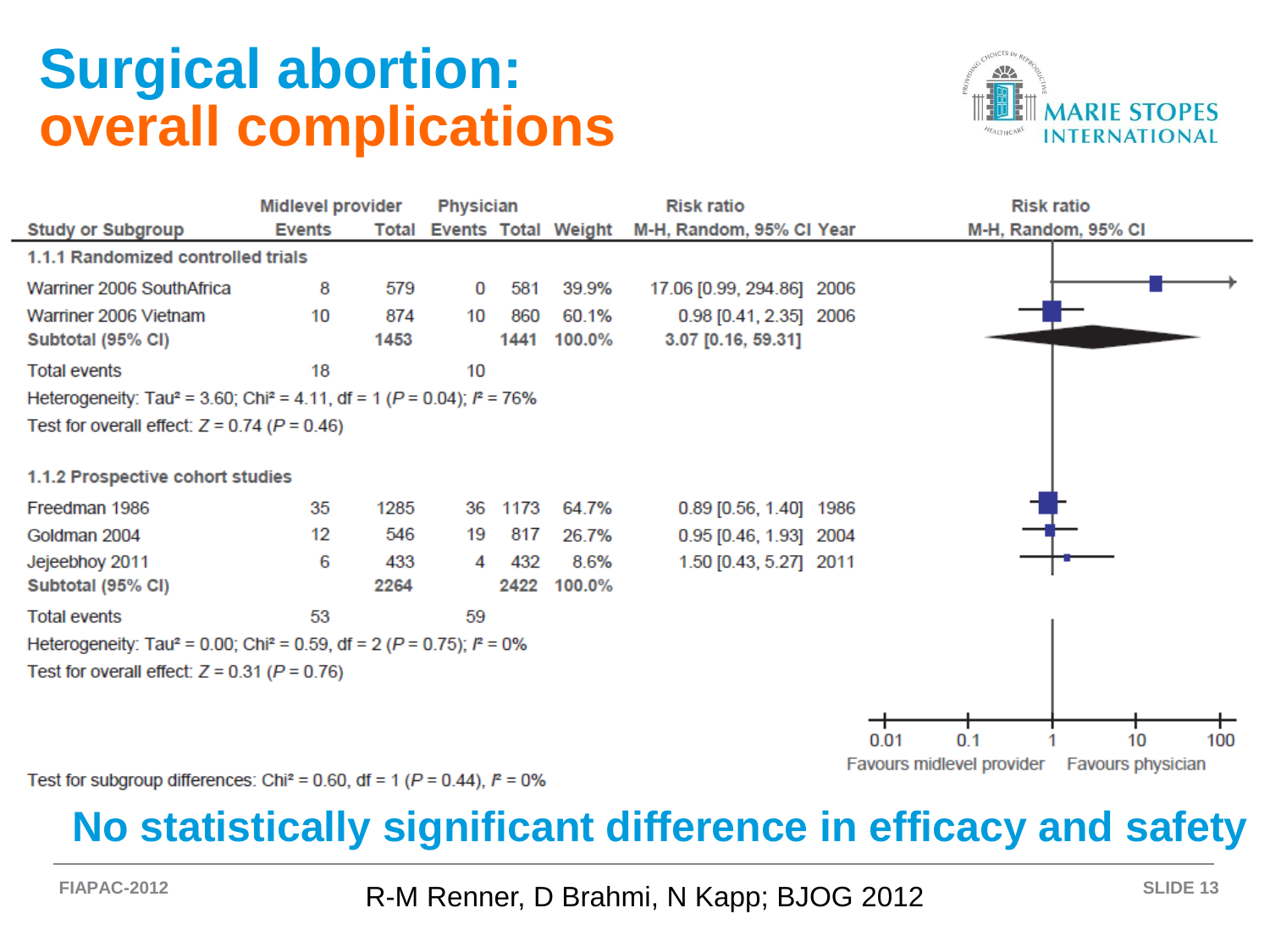# **Surgical abortion: limitations**



- Generalizability:
	- Gestational age (GA): mean GA was ~8 weeks in RCT & 5% > 10 weeks; 10% > 10 weeks in cohort studies
	- Setting: emergency care accessible in case of complication
- Evidence quality (GRADE criteria): very low to moderate
	- Imprecise estimates
		- *Few or no events [studies have not been powered to detect difference in rare complications],*
		- *wide confidence interval*
	- Only 1 RCT
	- Cohort studies with risk for biases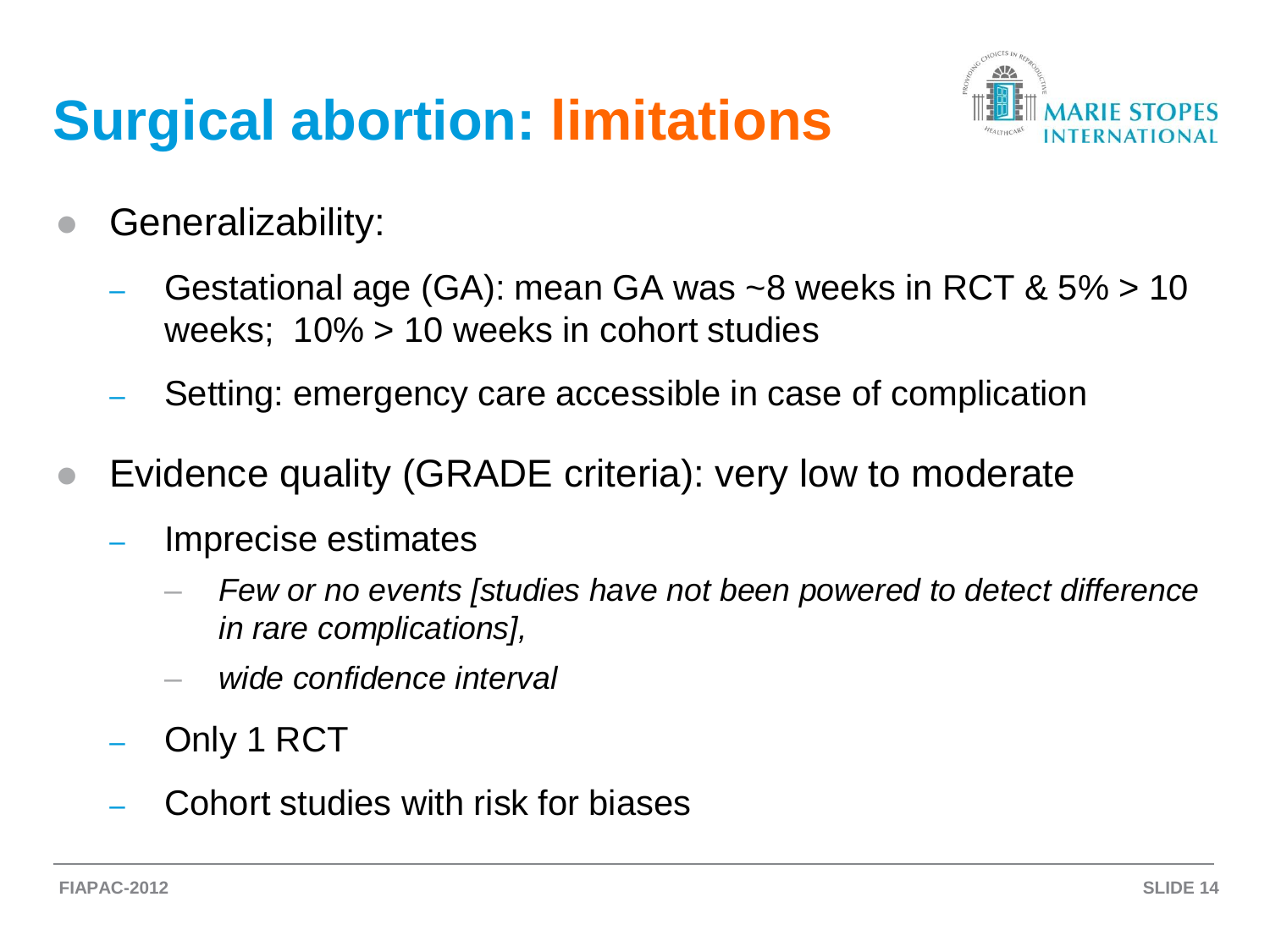## **Medical abortion: effectiveness**





Test for subgroup differences: Not applicable

#### **No statistically significant difference in efficacy and safety**

R-M Renner, D Brahmi, N Kapp; BJOG 2012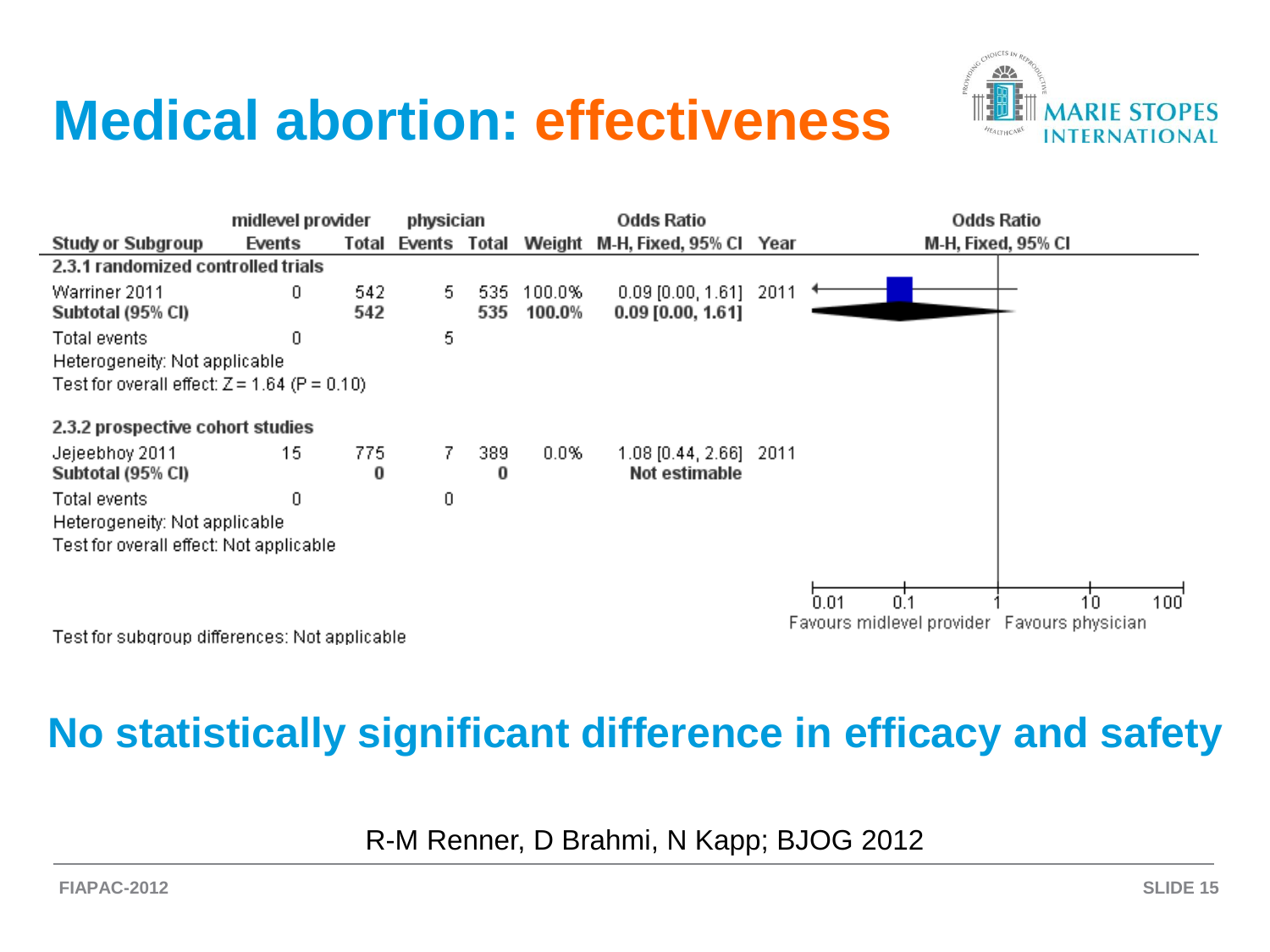# **Medical abortion: limitations**



#### **Generalizability:**

- Setting: women undergoing medical abortion resided within 90 minutes of study site and took misoprostol in a clinic setting
- **Evidence quality** (GRADE criteria) : very low to low
	- Imprecise estimates
		- *Few or no events [studies have not been powered to detect difference in rare complications],*
		- *Wide confidence interval*
	- Only 1 RCT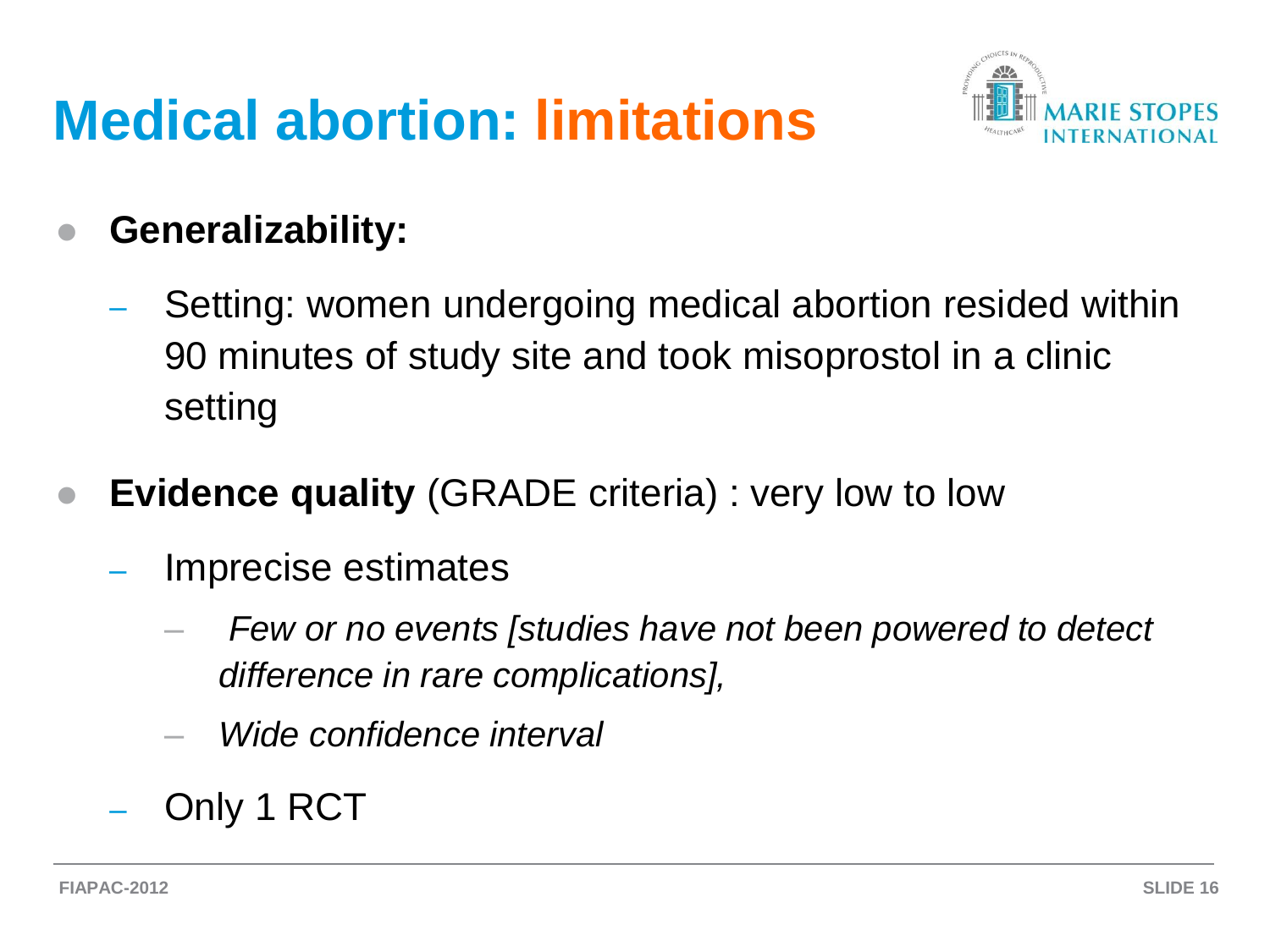# **Summarised findings**



- **No statistically significant differences in safety or efficacy**
	- Either in RCTs or cohort studies
	- Data are limited (only one RCT each for medical & surgical abortion)
	- Evidence is imprecise
	- Gestational ages on average 8 weeks
	- Access to treatment for complications, and for medical abortion, women lived within 90 minutes of care

#### **Strengths:**

- Data collected in various countries, settings
- Multiple cadres of providers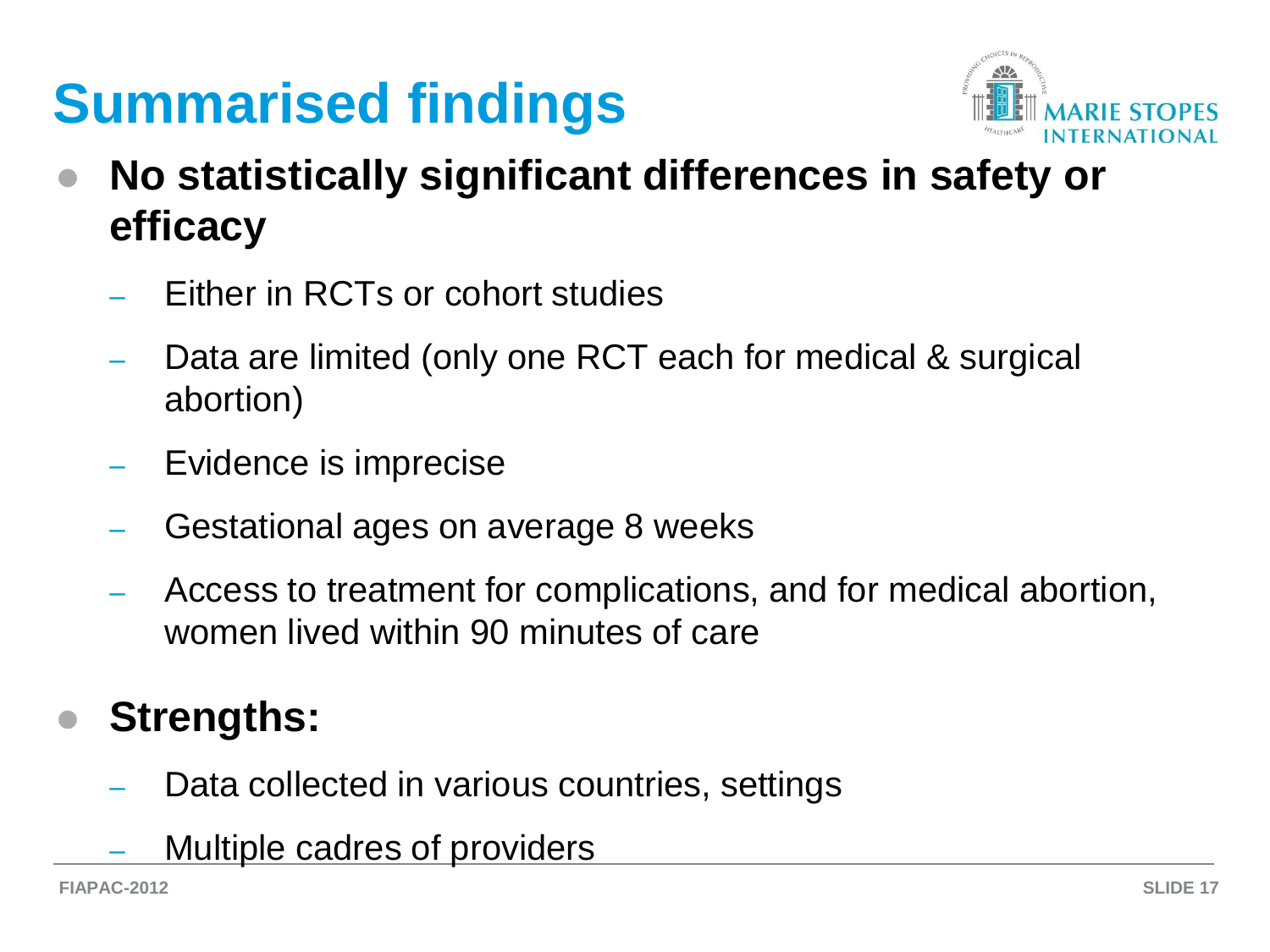## **Acknowledgements**



- **Co-author:** Min Hae Park
- **Nathalie Kapp**-The Department of Reproductive Health & Research-WHO